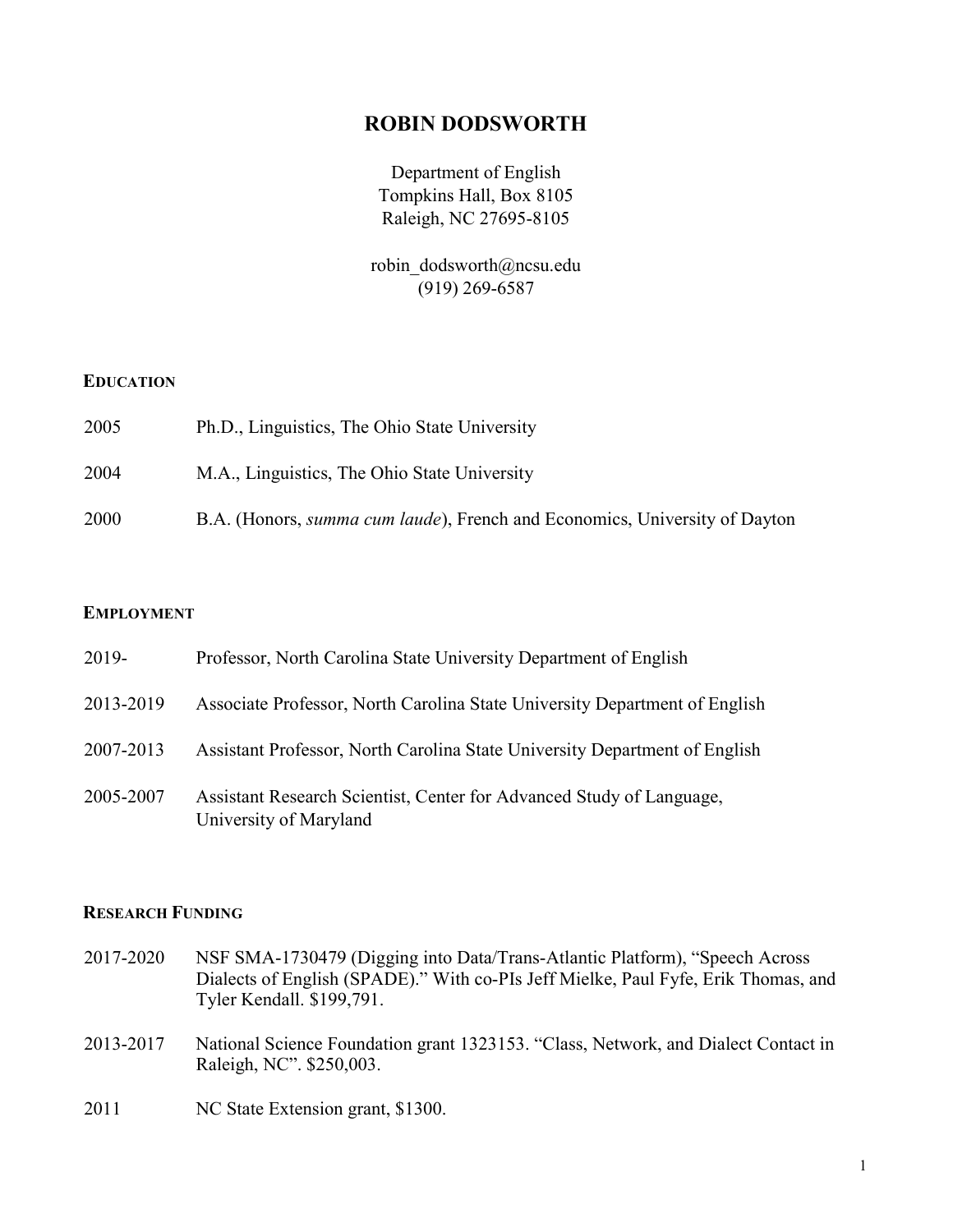- 2009-2010 NC State FRDP Multidisciplinary grant, "On place: A framework for multidisciplinary exploration of place-based narratives". \$20,000.
- 2008-2009 NC State FRDP Individual Program grant, "An exploratory study of sociolinguistic variation in Raleigh, NC". \$5,600.

### **BOOKS**

- 2020 Dodsworth, Robin and Richard Benton. Language variation and change in social networks: A bipartite approach. Routledge.
- 2011 Michnowicz, Jim and Robin Dodsworth (eds.). Selected Proceedings of the  $5<sub>th</sub>$  Workshop on Spanish Sociolinguistics. Somerville, MA: Cascadilla.

### REFEREED ARTICLES

| 2021 | Dodsworth, Robin and Mary Kohn. Supraregional changes are uncorrelated: A community<br>comparison. American Speech 106: 125-146.                                                                  |
|------|---------------------------------------------------------------------------------------------------------------------------------------------------------------------------------------------------|
| 2021 | Forrest, Jon, Steve McDonald, and Robin Dodsworth. Linguistic employment niches:<br>Southern dialect across industries. Socius.<br>https://journals.sagepub.com/doi/full/10.1177/2378023121999161 |
| 2020 | Sharma, Devyani and Robin Dodsworth. Language variation and social networks. Annual<br>Review of Linguistics.                                                                                     |
| 2020 | Dodsworth, Robin, Jon Forrest and Mary Kohn. Network characteristics of American<br>Raising. Penn Working Papers in Linguistics.<br>https://repository.upenn.edu/pwpl/vol26/iss2/9/               |
| 2019 | Dodsworth, Robin. Bipartite network structures and individual differences in sound change.<br>$Glossa$ 4(1).                                                                                      |
| 2018 | Dodsworth, Robin. Community detection and the reversal of the Southern Vowel Shift in<br>Raleigh. Language Variety in the New South (Reaser, Wilbanks, Wojcik & Wolfram, eds).<br>UNC Press.      |
| 2017 | Dodsworth, Robin and Richard Benton. Social network cohesion and the retreat from<br>Southern vowels in Raleigh. <i>Language in Society</i> 46: 371-405.                                          |
| 2017 | Owens, Jonathan and Robin Dodsworth. Semantic mapping: What happens to idioms in<br>discourse. <i>Linguistics</i> 55: 641-682.                                                                    |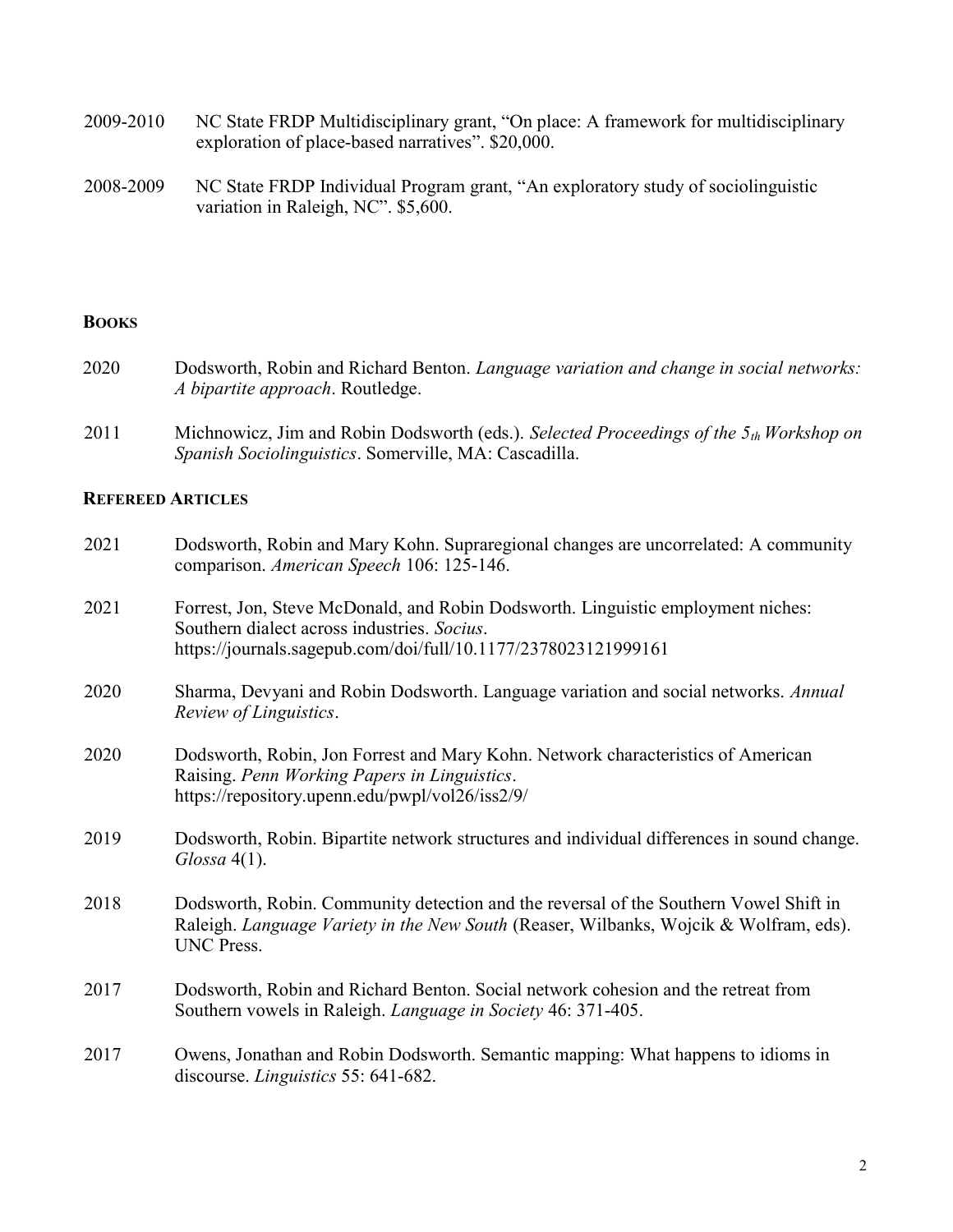| 2017 | Dinkin, Aaron and Robin Dodsworth. Gradience, allophony, and chain shifts. Language<br>Variation and Change 29: 101-127.                                                                                                                                        |
|------|-----------------------------------------------------------------------------------------------------------------------------------------------------------------------------------------------------------------------------------------------------------------|
| 2017 | Dodsworth, Robin. Migration and dialect contact. Annual Review of Linguistics 3: 331-346.                                                                                                                                                                       |
| 2013 | Owens, Jonathan, Robin Dodsworth, and Mary Kohn. Subject expression and discourse<br>embeddedness in Emirati Arabic. Language Variation and Change 25.                                                                                                          |
| 2013 | Dodsworth, Robin and Mary Kohn. Dialect reallocation in Southern U.S. English. M. Putz,<br>Monika Reif, and J. Robinson (eds.) Variation in Language and Language Use: Linguistic,<br>Socio-Cultural, and Cognitive Perspectives. Frankfurt: Peter Lang. 16-35. |
| 2012 | Dodsworth, Robin and Mary Kohn. Urban rejection of the vernacular: The SVS undone.<br>Language Variation and Change, 24: 221-245.                                                                                                                               |
| 2010 | Durian, David, Robin Dodsworth, and Jennifer Schumacher. Convergence in blue-collar<br>Columbus, Ohio, African American and White vowel systems? American Speech, 84,<br>supplement 94: 161-190.                                                                |
| 2009 | Dodsworth, Robin. Modeling socioeconomic class in variationist sociolinguistics. Language<br>and Linguistics Compass, 3, 5: 1314-1327.                                                                                                                          |
| 2009 | Owens, Jonathan and Robin Dodsworth. Stability in subject-verb word order: From<br>contemporary Arabian Peninsular Arabic to Biblical Aramaic. Anthropological Linguistics<br>51, 2: 151-175.                                                                   |
| 2009 | Mallinson, Christine and Robin Dodsworth. Revisiting the need for new approaches to<br>social class in variationist sociolinguistics. Special issue of Sociolinguistic Studies,<br>'Analysing language to understand social phenomena'.                         |
| 2009 | Owens, Jonathan, Robin Dodsworth, and Trent Rockwood. Subject-verb order in spoken<br>Arabic: Morpholexical and event-based factors. Language Variation and Change 21/1.                                                                                        |
| 2008 | Dodsworth, Robin. Sociological consciousness as a component of linguistic variation.<br>Journal of Sociolinguistics, 12: 34-57.                                                                                                                                 |
| 2005 | Dodsworth, Robin. Attribute networking: A technique for modeling social perceptions.<br>Journal of Sociolinguistics, 9: 225-253.                                                                                                                                |

### NON-REFEREED ARTICLES AND CHAPTERS

- 2016 Carignan, Christopher, Jeff Mielke, and Robin Dodsworth. Tongue trajectories in North American English short-a tensing. In Marie-Hélène Coté, Remco Knooihuizen, and John Nerbonne, editors, The Future of Dialects, pages 313–319, Language Science Press, Berlin.
- 2016 Forrest, Jon and Robin Dodsworth. Towards a sociologically grounded view of occupation in sociolinguistics. Penn Working Papers in Linguistics 22.2: Selected Papers from NWAV 44.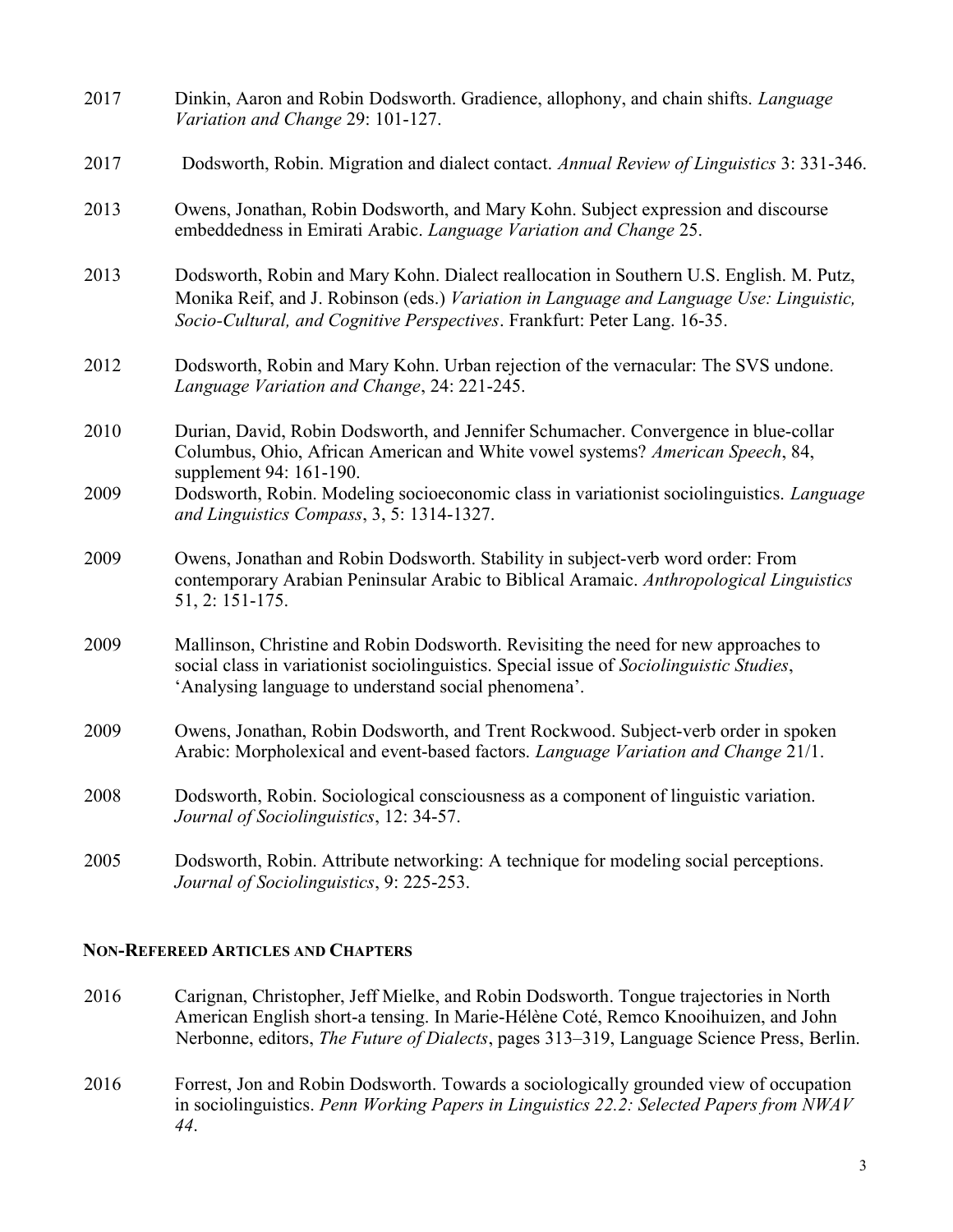| 2014 | Dodsworth, Robin. Network embeddedness and the retreat from Southern vowels in<br>Raleigh, NC. University of Pennsylvania Working Papers in Linguistics 20.2: Selected<br>Papers from NWAV 42.                                                       |
|------|------------------------------------------------------------------------------------------------------------------------------------------------------------------------------------------------------------------------------------------------------|
| 2013 | Dodsworth, Robin. Speech communities, social networks, and communities of practice. In<br>Janet Holmes and Kirk Hazen (eds.), Research Methods in Sociolinguistics.<br>WileyBlackwell. 262-275.                                                      |
| 2013 | Dodsworth, Robin. Retreat from the Southern Vowel Shift in Raleigh, NC: Social factors.<br>University of Pennsylvania Working Papers in Linguistics: Selected Papers from NWAV<br>41, 19.2.                                                          |
| 2010 | Dodsworth, Robin. Social class. In P. Kerswill, B. Johnstone, and R. Wodak (eds.) The Sage<br>Handbook of Sociolinguistics.                                                                                                                          |
| 2009 | Owens, Jonathan, Bill Young, Trent Rockwood, David Mehall, Robin Dodsworth.<br>Explaining null and overt subjects in spoken Arabic. In <i>Information Structure in Spoken</i><br><i>Arabic</i> . Owens, Jonathan and Alaa Elgibali (eds). Routledge. |
| 2004 | Dodsworth, Robin. Attribute networking: A sociolinguistic technique for modeling<br>subjective social space. Berkeley Linguistics Society: Proceedings of the Annual Meeting,<br>$30:69-80.$                                                         |

## ADDITIONAL PUBLICATIONS

| 2016 | Dodsworth, Robin. Hey, y'all! Are we losing our drawl? Tarheel Junior Historian<br>Magazine.                                                                              |
|------|---------------------------------------------------------------------------------------------------------------------------------------------------------------------------|
| 2015 | Dodsworth, Robin. Review of B. Johnstone, Speaking Pittsburghese: The story of a dialect.<br>In Journal of Linguistic Anthropology 25: 93-95.                             |
| 2015 | Dodsworth, Robin. Review of D. Block, Social class in applied linguistics. In Language in<br>Society 44.                                                                  |
| 2012 | Dodsworth, Robin. Review of W. Maguire and A. McMahon (eds.), Analysing Variation in<br>English. Journal of Sociolinguistics 16/5: 713-716.                               |
| 2008 | Dandaneau, Steven P. and Robin Dodsworth. A consuming passion: An interview with<br>George Ritzer. Consumption, Markets & Culture, 11/3: 191-201.                         |
| 2006 | Dandaneau, Steven P. and Robin Dodsworth. Being (George Ritzer) and nothingness: An<br>interview. American Sociologist, 37/4: 84-96.                                      |
| 2005 | Dodsworth, Robin and Elizabeth Hume. Review of J. Marshall, Language Change and<br>Sociolinguistics: Rethinking Social Networks. Journal of Sociolinguistics, 9: 289-293. |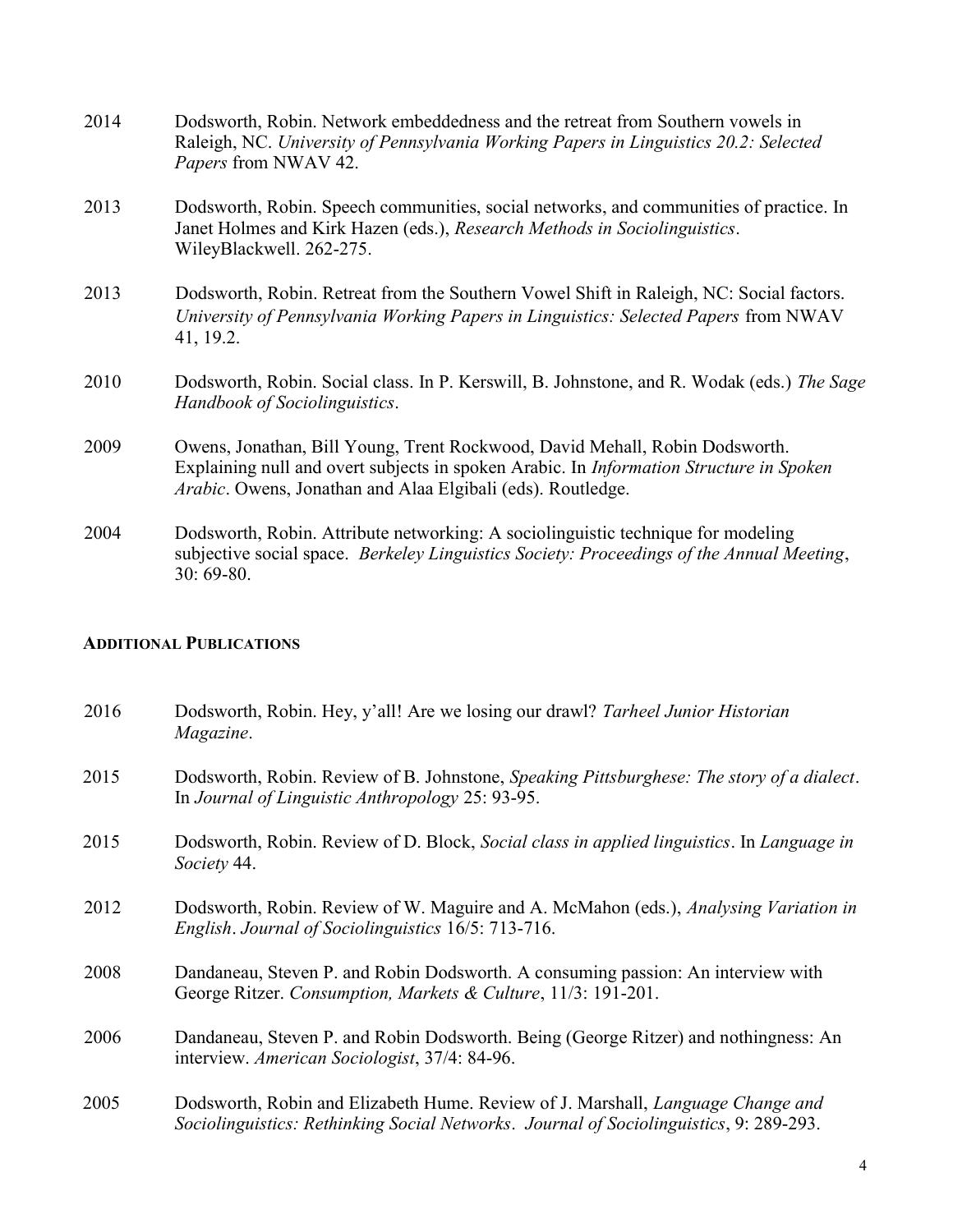### **PRESENTATIONS**

| 2018 | Dodsworth, Robin. What network structure can (and can't) reveal about linguistic variation:<br>The loss of the Southern Vowel Shift in Raleigh. SECOL 85, Blacksburg, April 21.                                                                                  |
|------|------------------------------------------------------------------------------------------------------------------------------------------------------------------------------------------------------------------------------------------------------------------|
| 2018 | Dodsworth, Robin. Social network position, social class, and the Southern Vowel Shift.<br>Department of Linguistics, UC Berkeley, February 12.                                                                                                                   |
| 2017 | Dodsworth, Robin, Jessica Hatcher, and Jordan Holley. Social networks and intra-speaker<br>variance for changes in progress. NWAV 46, Madison, November 5.                                                                                                       |
| 2017 | Forrest, Jon, Aaron Dinkin, and Robin Dodsworth. Word frequency in a contact-induced<br>change. NWAV 46, Madison, November 5.                                                                                                                                    |
| 2017 | Dodsworth, Robin. How to report many mixed-effects models at once. In the workshop<br>'Guidelines for statistical reporting of multivariate analysis'. NWAV 46, Madison,<br>November 2.                                                                          |
| 2017 | Dodsworth, Robin. Bipartite network structures and individual differences in sound change.<br>4 <sup>th</sup> Workshop on Sound Change, Edinburgh, April 21.                                                                                                     |
| 2016 | Forrest, Jon and Dodsworth, Robin. An intersectional model of the social factors in<br>Raleigh's retreat from the Southern Vowel Shift. NWAV 45, Vancouver, BC, November 5.                                                                                      |
| 2016 | Dodsworth, Robin and Benton, Richard. Network structural equivalence and the reversal of<br>the Southern Vowel Shift. <i>LabPhon</i> 15, Ithaca, NY, July 13-17.                                                                                                 |
| 2016 | Dodsworth, Robin. Sociolinguistic network analysis and the problem of time. Invited<br>colloquium, Stanford University, January 15.                                                                                                                              |
| 2016 | Wagner, Suzanne and Dodsworth, Robin. Conceptualizing and coding social class in North<br>American sociolinguistics. Preparing your corpus for archival storage, a workshop at the<br>Linguistic Society of America Annual Meeting, Washington, D.C., January 7. |
| 2015 | Dodsworth, Robin. Network analysis of sociolinguistic complex contagions. Poster at<br>NWAV 44, Toronto, October 23.                                                                                                                                             |
| 2015 | Forrest, Jon and Dodsworth, Robin. Towards a sociologically grounded view of occupation<br>in sociolinguistics. NWAV 44, Toronto, October 23.                                                                                                                    |
| 2015 | Dodsworth, Robin. Network cluster detection and the reversal of the Southern Vowel Shift<br>in Raleigh. Invited presentation at <i>LAVIS IV</i> , Raleigh, April 11.                                                                                             |
| 2015 | Dodsworth, Robin. New approaches to network analysis in sociolinguistics. Invited<br>presentation at Penn Linguistics Conference 39, March 20.                                                                                                                   |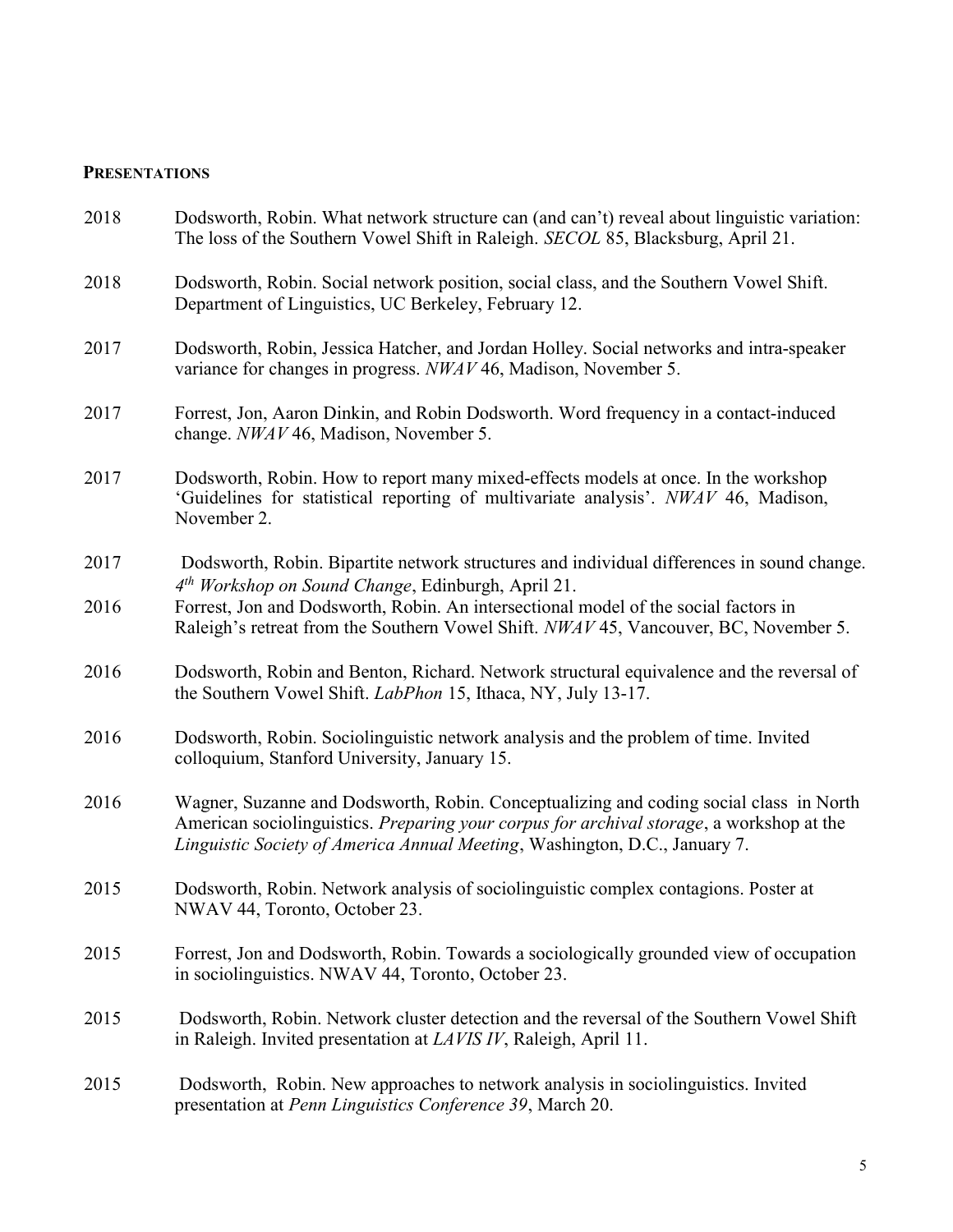| 2014 | Dinkin, Aaron and Robin Dodsworth. Gradience, allophony, and the Southern Shift trigger.<br>Methods in Dialectology XV, Gronigen.                                                                                                    |
|------|--------------------------------------------------------------------------------------------------------------------------------------------------------------------------------------------------------------------------------------|
| 2014 | Carignan, Christopher, Jeff Mielke, and Robin Dodsworth. Temporal dynamics of /ae/<br>tensing in North American English: An ultrasound study. Methods in Dialectology XV,<br>Gronigen.                                               |
| 2014 | Dodsworth, Robin. Oppression via linguistic prejudice: Rachael Jeantel's testimony in the<br>trial of George Zimmerman. Invited panel presentation at the NC State Association of<br>English Graduate Students Conference, March 21. |
| 2013 | Dodsworth, Robin. Network structure and the reversal of the Southern Vowel Shift in<br>Raleigh, NC. Invited colloquium, University of Pennsylvania Department of Linguistics,<br>December 5.                                         |
| 2013 | Dodsworth, Robin. Two-mode network data and the Southern Vowel Shift. New Ways of<br>Analyzing Variation 41, Pittsburgh, October 19.                                                                                                 |
| 2013 | Prichard, Hilary and Dodsworth, Robin. Where education and salience meet, local dialects<br>retreat. New Ways of Analyzing Variation 41, Pittsburgh, October 19.                                                                     |
| 2013 | Dodsworth, Robin. Uniformity and exceptional speakers at the inception of contact-induced<br>change. Workshop on Sound Change Actuation, Chicago, April 18.                                                                          |
| 2013 | Dodsworth, Robin. Social factors at the inception of dialect contact: The reversal of the<br>Southern Vowel Shift in Raleigh, NC. UNC Linguistics Spring Colloquium, Chapel Hill,<br>NC, April 13.                                   |
| 2012 | Dodsworth, Robin. The inception of dialect contact: Social factors. New Ways of<br>Analyzing Variation 41, Bloomington, IN, October 28.                                                                                              |
| 2012 | Kendall, Tyler, William Rivers, and Robin Dodsworth. Grouping speakers and assessing<br>speaker groups: A case study of Chinese Americans in New York City. New Ways of<br>Analyzing Variation 41, Bloomington, IN, October 27.      |
| 2012 | Hazen, Kirk and Robin Dodsworth. Going to L in Appalachia: Language change for<br>Lvocalization in the Mountain State. Linguistic Society of America Annual Meeting,<br>Portland, January 6.                                         |
| 2011 | Dodsworth, Robin. The interaction between community-level network and social class. New<br>Ways of Analyzing Variation 40, Washington, DC, October 28.                                                                               |
| 2011 | Dodsworth, Robin and Kirk Hazen. Over hill and dale: L-vocalization across space, time,<br>and method. New Ways of Analyzing Variation 40, Washington, DC, October 29.                                                               |
| 2011 | Hazen, Kirk and Robin Dodsworth. Transitions of L over hill and dale: L-vocalization<br>through space, time, and methods. Methods in Dialectology 14, London, Ontario, August 5.                                                     |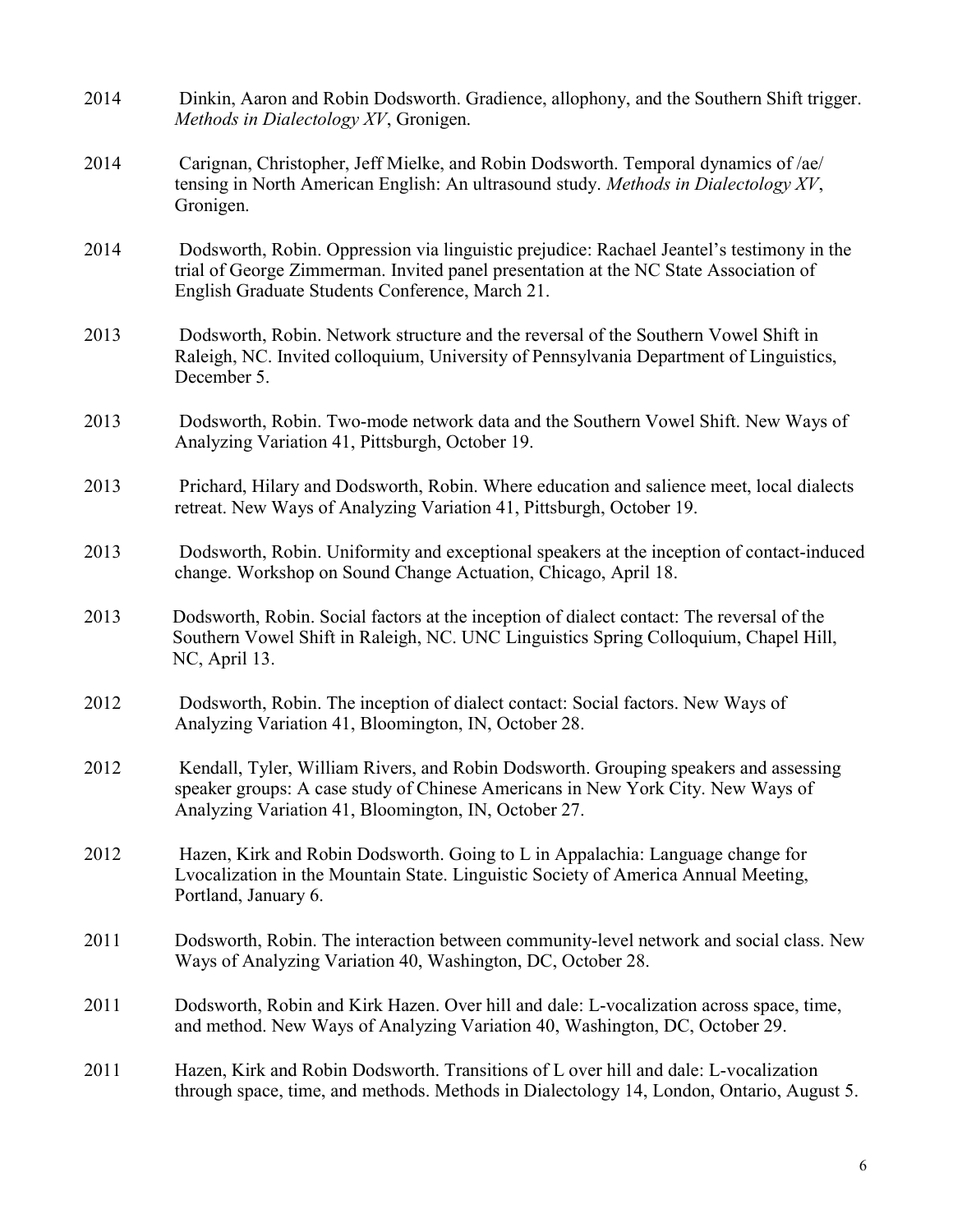| 2011 | Dodsworth, Robin. Complexity in dialect contact outcomes. Poster presented at the<br>Information-Theoretic Approaches to Linguistics workshop, Linguistic Institute, Boulder,<br><b>July 16.</b> |
|------|--------------------------------------------------------------------------------------------------------------------------------------------------------------------------------------------------|
| 2010 | Dodsworth, Robin, Mary Kohn, and Kelly Abrams. Fusing class and network in<br>community-level variationist sociolinguistics. New Ways of Analyzing Variation 39, San<br>Antonio, November 6.     |
| 2010 | Dodsworth, Robin. Conflict in the indexical field: The Southern Vowel Shift in Raleigh.<br>LAUD, Landau, Germany, March 18.                                                                      |
| 2009 | Dodsworth, Robin and Mary Kohn. Urban and rural African American English vowels in<br>North Carolina. New Ways of Analyzing Variation 38, Ottawa, October 24.                                    |
| 2008 | Dodsworth, Robin and Mary Kohn. An exploratory study of front vowels in Raleigh, NC.<br>New Ways of Analyzing Variation 37, Houston, Nov. 8.                                                     |
| 2007 | Dodsworth, Robin, Christine Mallinson, and Lykara Charters. Undershoot in intraspeaker<br>variation. New Ways of Analyzing Variation 36, Philadelphia, Oct. 14.                                  |
| 2007 | Durian, David and Robin Dodsworth. /aw/ in Columbus AAVE. LSA Symposium on<br>Vowel Phonology and Ethnicity, Anaheim, Jan. 7.                                                                    |
| 2006 | Dodsworth, Robin, Bartlomiej Plichta and David Durian. Columbus /l/ vocalization: An<br>acoustic approach. New Ways of Analyzing Variation 35, Columbus, Nov. 11.                                |
| 2006 | Dodsworth, Robin and Christine Mallinson. The utility of intersectionality theory in<br>sociolinguistic variation. LSA Annual Meeting, Albuquerque, Jan. 8.                                      |

# PHD COMMITTEES

| 2019 | Joel Schneier (NC State, CRDM)                                                                     |
|------|----------------------------------------------------------------------------------------------------|
| 2018 | Jon Forrest (NC State, Sociolinguistics track in Sociology)<br>Daniel Duncan (New York University) |
| 2016 | Hillary Prichard (University of Pennsylvania)                                                      |
| 2013 | Erin Callahan (Duke University)                                                                    |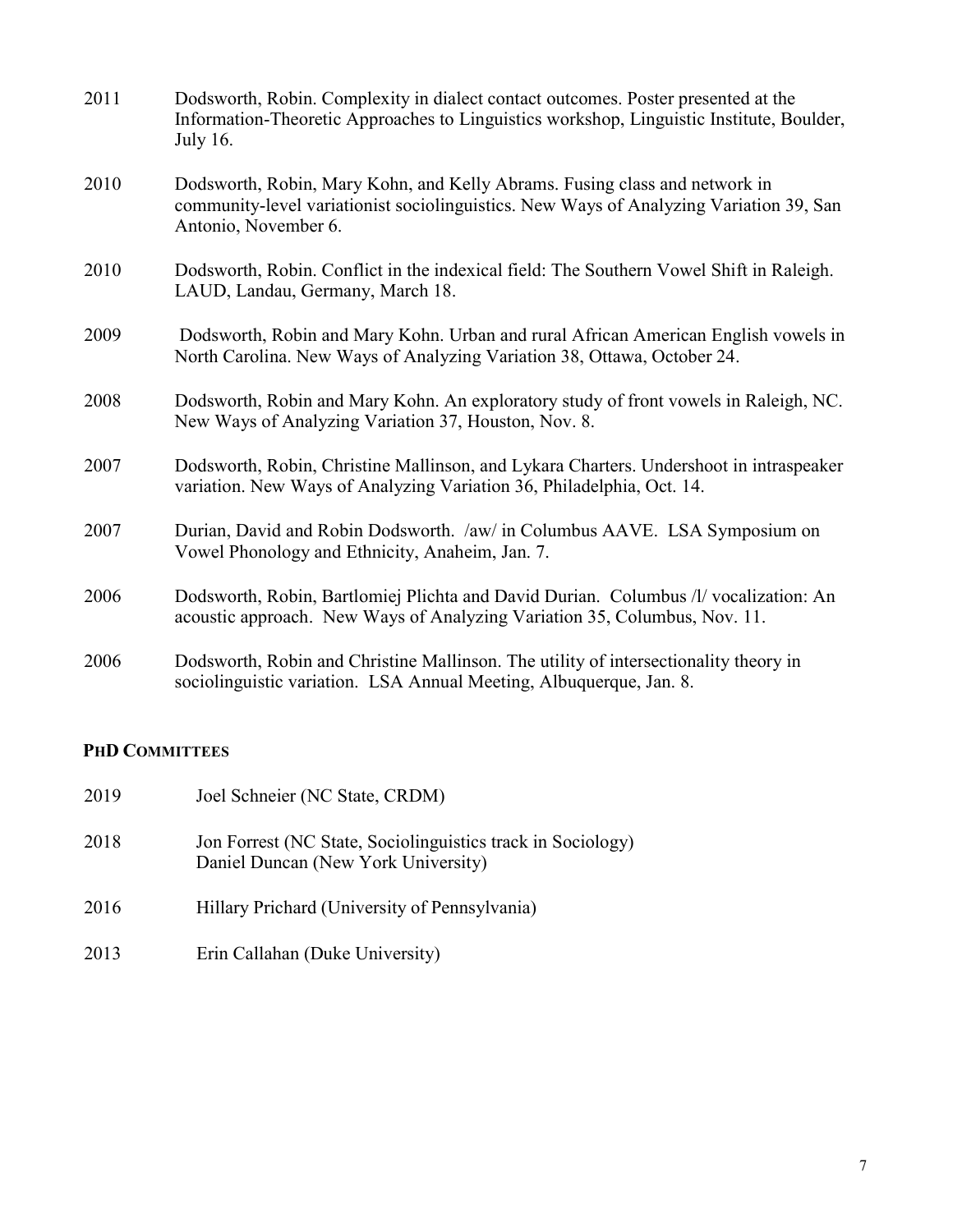## MA THESIS COMMITTEES

| 2019 | Autumn Hyatt (Sociolinguistics track in Sociology, co-chair)<br>Kathryn Cavanaugh (Foreign Languages)<br>Jane Craven (MFA, capstone reader)<br>Mary Anna Rice (MFA, capstone reader) |
|------|--------------------------------------------------------------------------------------------------------------------------------------------------------------------------------------|
| 2018 | Katherine Connor (capstone director)<br>Lars Naborn (capstone director)<br>Sarah Chetty (Foreign Languages)                                                                          |
| 2017 | Arianna Janoff (capstone director)<br>Michael Fox (Sociolinguistics track in Sociology)                                                                                              |
| 2014 | Meghan Cooper (capstone director)<br>Dee Lalley (capstone reader, MFA program)                                                                                                       |
| 2013 | Jon Forrest (capstone director)<br>Mary Raudez (Foreign Languages)<br>Carol Owens (Foreign Languages)                                                                                |
| 2012 | Hayley Heaton (capstone director)                                                                                                                                                    |
| 2011 | Mario Piergallini (capstone director)                                                                                                                                                |
| 2010 | Jeremy Needle (capstone director)                                                                                                                                                    |
| 2009 | Michelle Hewitt (capstone director), Alexis Smith, Janneke Van Hofwegen                                                                                                              |
| 2008 | Erin Callahan                                                                                                                                                                        |

## COURSES TAUGHT AT NORTH CAROLINA STATE UNIVERSITY, 2007-PRESENT

- ENG 210 Introduction to Language and Linguistics
- ENG 324 Modern English Syntax
- ENG 327 Language and Gender
- ENG 491 Language in Raleigh
- ENG 523 Language Variation Research Seminar